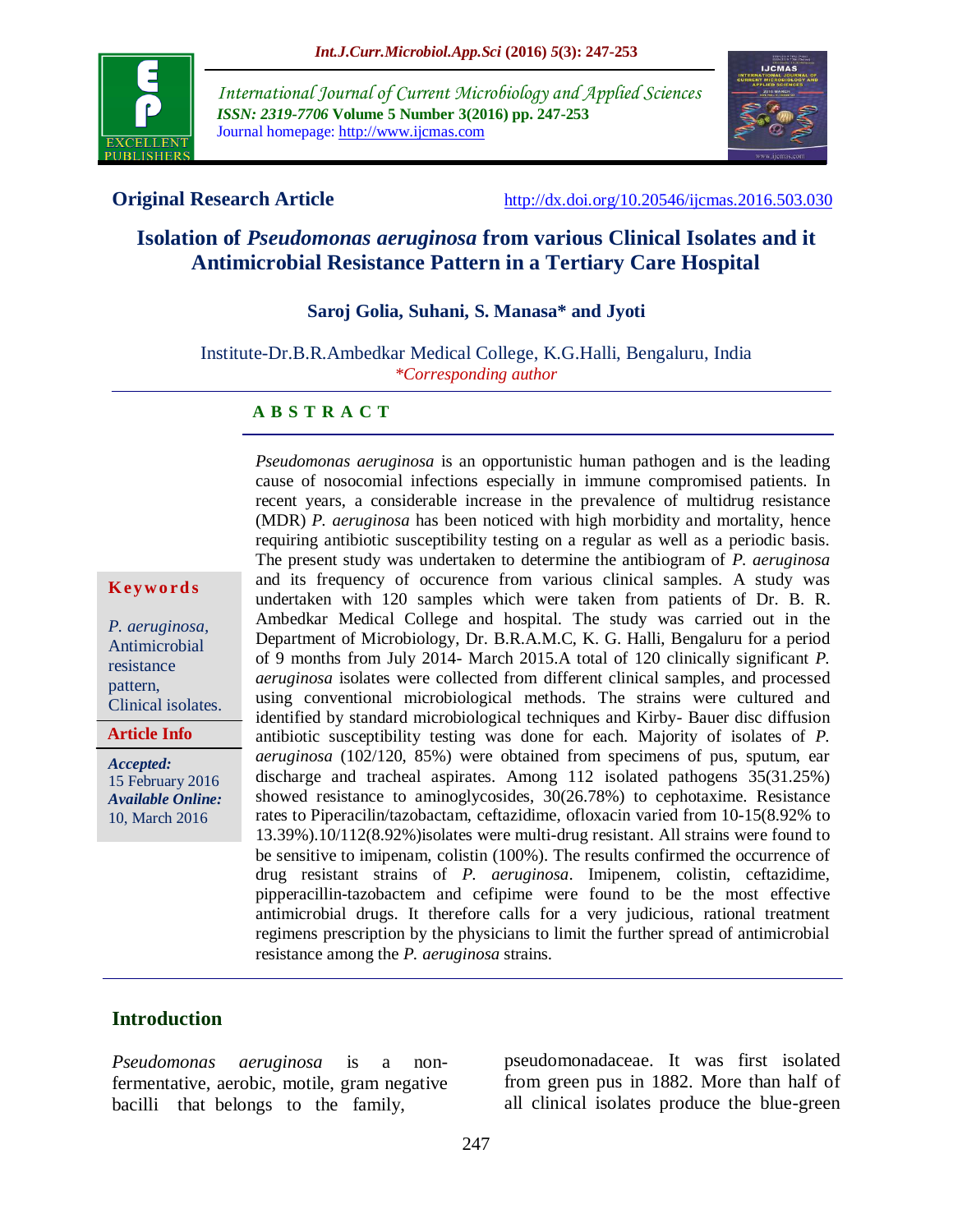pigment pyocyanin. Being an opportunistic human pathogen, it is the leading cause of nosocomial infections, especially among patients who are admitted to intensive care units. (ICU).It can survive with low levels of nutrients and grow in temperature raning from 4-42°c. These characteristics allow it to attach itself and survive on medical equipment and on other hospital surfaces, which favours the beginning of infections in immune compromised patients(1).

According to data from the US Centers for Disease Control and Prevention and the National Nosocomial Infection Surveillance System, *P. aeruginosa* is the second most common cause of nosocomial pneumonia (17%), the third most common cause of urinary tract infection (7%), the fourth most common cause of surgical site infection (8%), the seventh most frequently isolated pathogen from the bloodstream (2%) and the fifth most common isolate (9%) overall from all sites(2).

Antimicrobial agents have been the only easily and widely used therapeutic option available to counter the infections caused by diverse microbial agents. However, microbial populations have developed various strategies to overcome these antimicrobial agents - a major contributing factor in the development of anti-microbial resistance world-wide. The development of resistance to all available antibiotics in some organisms may preclude the effectiveness of any antibiotic regimen(3).

Mechanisms that cause antimicrobial drug resistance and multi-drug resistance in *P. aeruginosa* are due to acquisition of resistance genes (e.g those encoding betalactamase (3) and amino-glycoside modifying enzymes (7) via horizontal gene transfer and mutation of chromosomal genes (target site, efflux mutations) are the target of the fluoroquinolones particularly

ciprofloxacin (3). Biofilm formation in *P. aeruginosa*, particularly in the case of pulmonary infections in patients with cystic fibrosis, contribute to its resistance to antimicrobial agents (3). MDR *P. aeruginosa* elaborates inactivating enzymes that make beta-lactams and carbapenems ineffective, such as extended spectrum beta lactamases (ESBLs) and metallo-βlactamases (MBLs) (4). ESBL-producing *P. aeruginosa* was first detected in Western Europe in the mid-1980s, and MBLproducing *P. aeruginosa* was first reported from Japan in 1991. They have rapidly spread over different parts of world since then (4).

MDR *P. aeruginosa* phenotype is defined as a bacterium which is resistant to antimicrobial agents which are included in three or more anti-Pseudomonal anti-microbial classes (carbapenems, fluoroquinolones, penicillins /cephalosporins and aminoglycosides  $(4)$ .

With an increase in the number of multidrug resistant (MDR) strains of *P. aeruginosa* the availability of therapeutic options has been severely limited. This study was therefore designed to find out the current antimicrobial susceptibility patterns of *P. aeruginosa* strains in a centrally located urban tertiary care hospital at D.R.B.R.A.M.C.

# **Materials and Methods**

# **Setting**

The study was carried out in the Department of Microbiology, Dr. B.R.A.M.C, K.G.Halli, Bengaluru for a period of 9 months from July 2014- March 2015.A total of 120 clinically significant *P. aeruginosa* isolates were collected from different clinical samples and processed using conventional microbiological methods.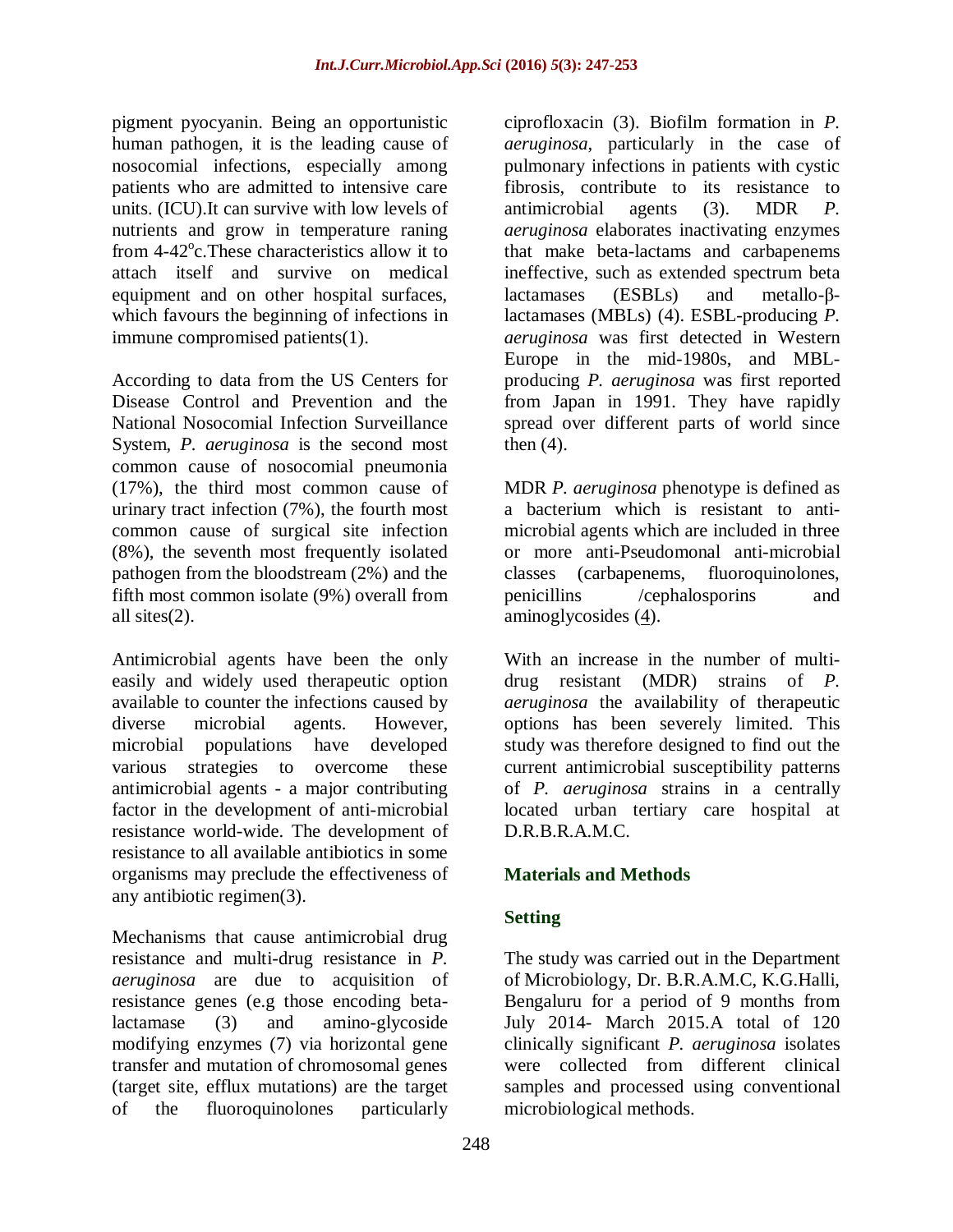### **Laboratory Identification of Isolates**

The samples were cultured on Blood Agar and Mac Conkey's Agar, and the plates were incubated overnight at 37°C. *P. aeruginosa* was identified by its colony characteristics, pigment production, grape like odour, oxidase positivity, motility, gram staining (as gram negative bacilli), ability of reducing nitrates to nitrites, nonfermentative character, along with its ability to decarboxylate arginine, liquefy gelatin and to grow at 42°C microbiological techniques [\(5\)](http://www.ncbi.nlm.nih.gov/pmc/articles/PMC4080000/#b5).

## **Antibiotic Susceptibility Testing**

Antibiotic sensitivity patterns of these isolates were studied by using Kirby Bauer Disc Diffusion method on Mueller –Hinton agar, by following CLSI 2014 Guidelines [\(6\)](http://www.ncbi.nlm.nih.gov/pmc/articles/PMC4080000/#b6), by using Hi-media antibiotic discs. Antibiotics which were tested include piperacillin (100µg), ceftazidime (30µg) gentamicin (10mcg), amikacin (30mcg), piperacillin + tazobactam (100/10mcg), imipenem (10mcg), ofloxacin (05mcg), cephotaxime (30mcg), cefoperazone (30mcg), cefipime (30mcg) and colistin (10mcg). *Pseudomonas aeruginosa* ATCC 27853 strain was used for quality control in the study. In our work, MDR *P. aeruginosa* was detected as a bacterium which was resistant to three or more anti-Pseudomonal anti-microbial classes (piperacillin + tazobactam, ofloxacin, cephotaxime and gentamicin) [\(4\)](http://www.ncbi.nlm.nih.gov/pmc/articles/PMC4080000/#b4).

#### **Results and Discussion**

## **Patients and Specimens Data**

120 strains of *P. aeruginosa* were isolated and identified by standard microbiological procedures, out of a total of 500 clinical specimens investigated. The rate of isolation of *P. aeruginosa* was 24 %. Of these 120

strains of *P. aeruginosa,* 80 (66.6%) were from males and 40 (33.3%) were from females. Most of them belonged to the age group 41-60 years (40, 33.3%), followed by patients of  $> 60$  years of age (35, 29.16%) as shown in Table 1.

Wound/pus, sputum and tracheal aspirates (102/120, 85%) were the predominant sources of specimens of *P. aeruginosa.*

Antibiogram results have been described in detail in Table 3 and they demonstrated among 112 isolated pathogens 35(31.25%) showed resistance to aminoglycosides, 30(26.78%) to cephotaxime. Resistance rates to Piperacilin/ tazobactam, ceftazidime, ofloxacin varied from 10-15(8.92% to 13.39%).10/112(8.92%) isolates were multidrug resistant.

All strains were found to be sensitive to imipenam, colistin (100%).

In this study, a total of 120 isolates of *P. aeruginosa* were isolated and identified from various clinical sources, from the hospitalized patients and their antimicrobial susceptibility patterns were determined. Most of them belonged to older age group 41-60 years (40, 33.3%), followed by patients of  $> 60$  years of age  $(35,$ 29.16%).This could be explained as due to decreased immunity, prolonged hospitalization and other associated comorbidities in these age groups.

A study done in Kathmandu, Nepal showed a similar result (3),whereas according to a study done in Ahmadabad, India (8) shown (29, 29.00%) of patients were aged between 31-45 years. Sex-wise, male patients 80 (66.6%) constituted a larger group in our study, simillarly Ahmed *et al.,*(9) reported an increased incidence in male sex (77.7%) as well as a higher prevalence rate among elderly 61-80 years (43.92%).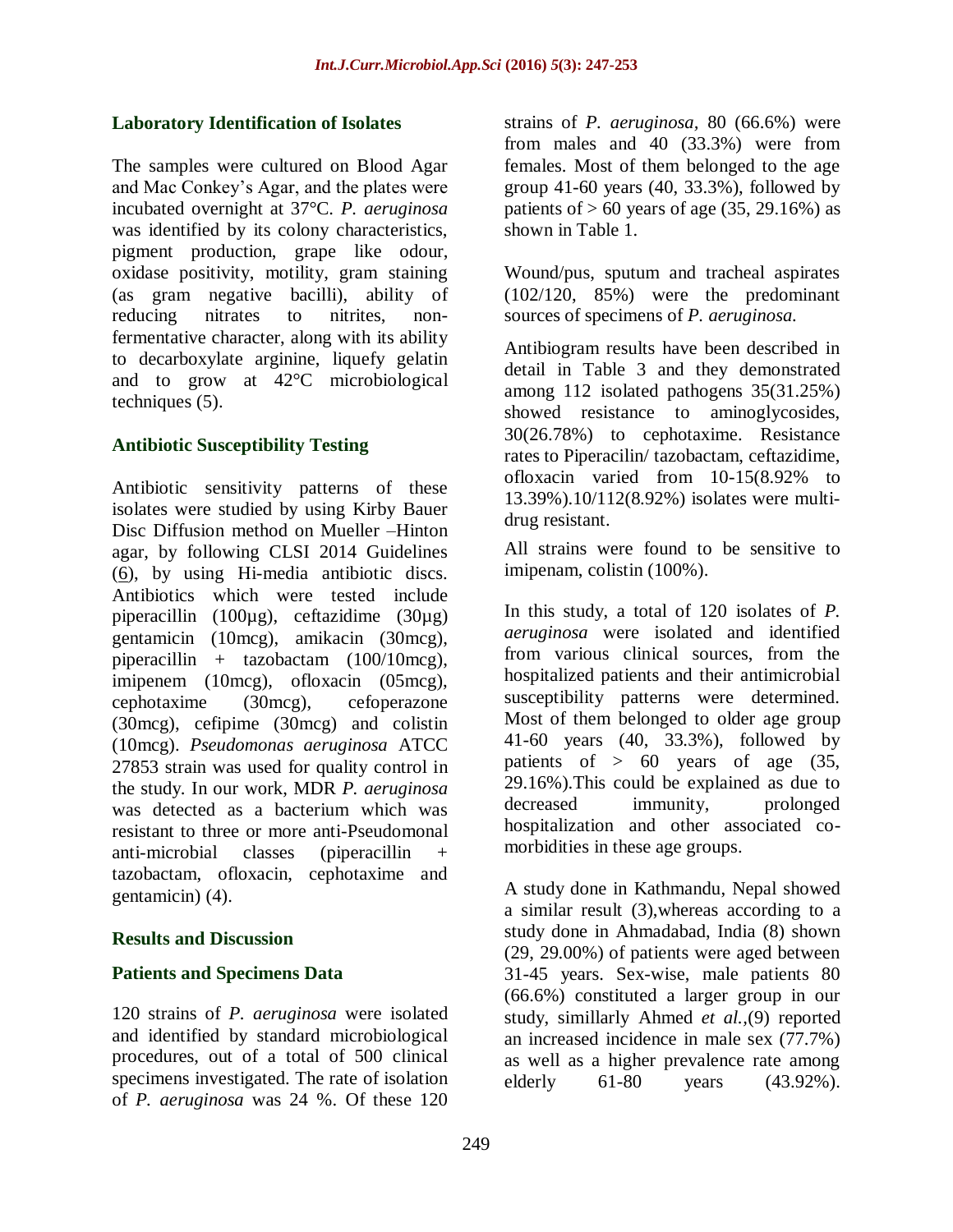| Age group (years) | Male (no.) | Female (no.) | Total $(no.)\%$ |
|-------------------|------------|--------------|-----------------|
| $20$              | 10         |              | $20(16.6\%)$    |
| $21 - 40$         | 15         | 10           | $25(20.8\%)$    |
| $41 - 60$         | 25         |              | $40(33.3\%)$    |
| $>60$             | 30         | 05           | 35(29.16%)      |
| Total             | 80         | 40           | 120(100%)       |

|  |  | <b>Table.1</b> Age and Gender Wise Distribution of Clinical Isolates of <i>Pseudomonas aeruginosa</i> |  |  |  |
|--|--|-------------------------------------------------------------------------------------------------------|--|--|--|
|  |  |                                                                                                       |  |  |  |

**Table.2** Distribution of Specimens of *Pseudomonas aeruginosa* Clinical Isolates

| <b>Source of Specimen</b> | <b>Number</b> | Percentage $(\% )$ |
|---------------------------|---------------|--------------------|
| Pus / wound               | 67            | 55.83%             |
| Sputum                    | 25            | 20.83%             |
| Urine                     | 06            | 5%                 |
| Tracheal aspirate         | 10            | 8.33%              |
| Ear discharge             | 10            | 8.33%              |
| <b>High Vaginal Swab</b>  | 02            | 1.66%              |
| Total                     | 120           | 100.00             |

**Table.3** Antimicrobial Susceptibility Patterns of *Pseudomonas aeruginosa* Clinical Isolates

| <b>Antibiotic</b>       | Sensitive no. $\%$ | Resistant no. $(\% )$ |
|-------------------------|--------------------|-----------------------|
| Amikacin                | 97(86.6%)          | $15(13.3\%)$          |
| Gentamicin              | 92(82.14%)         | 20(17.85%)            |
| Piperacillin-tazobactam | 102(91.07%)        | $10(8.92\%)$          |
| Piperacillin            | 100(89.28%)        | 12(10.71%)            |
| Ceftazidime             | 102(91.07%)        | $10(8.92\%)$          |
| Cephotaxime             | 82(73.21%)         | 30(26.78%)            |
| Cefipime                | 107(95.5%)         | 05(4.46%)             |
| Ofloxacin               | 102(91.07%)        | $10(8.92\%)$          |
| Imepenam                | 112(100%)          | 0                     |
| Colistin                | 112(100%)          | 0                     |

The distribution of specimens of *P. aeruginosa* may vary with each hospital as each hospital facility has a different environment associated with it. More than 80% of the *P. aeruginosa* isolates were obtained from wound / pus, sputum, urine and tracheal aspirates. Similar results had been obtained in different studies in India reported by Chander *et al.* (3)**,**  Mohanasoundaram (9) and Arora *et al.* (10) respectively.

Increasing resistance to different antipseudomonal drugs particularly among hospital strains, has been reported worldwide (19-20) and this is a serious therapeutic problem in the management of disease due to these organisms. Among the beta-lactams, *P. aeruginosa* showed highest resistance to cephotaxime (26.78%). However, it was more sensitive to other beta-lactams i.e., piperacillin+ tazobactam, ceftazidime, cefipime and imipenem sensitive (91.07%,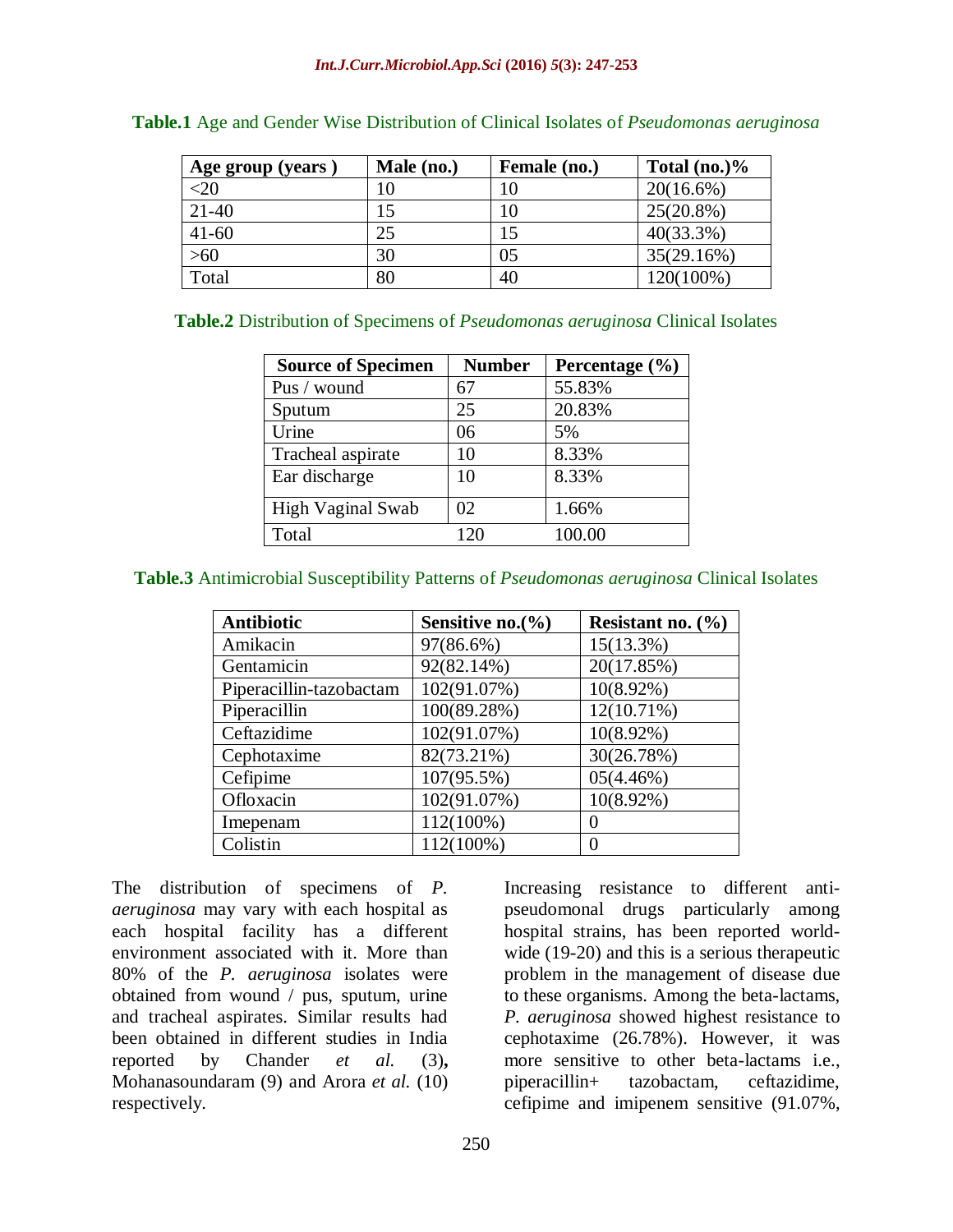91.07%, 95.5% and 100% respectively) has been described. Hence ceftazidime and piperacillin+ tazobactam can be conviently used as first line drugs keeping imipenem as reseve drug for resistant cases

One striking feature in this study was that all the *P. aeruginosa* isolates were found to be sensitive to imipenem and Colistin. This may be due to the restricted use of imipenem in this hospital. This is consistent with a report published in 2002 in Mangalore, India (11) but other studies have showed varying degrees of resistance to imipenem in recent years (09, 10, 12, 13).

Cefipime(95.5% sensitive), followed by ceftazidime, piperacillin+ tazobactam (both 91.07% sensitive) proved to be the most effective drugs for routine use among the *P. aeruginosa* strains investigated in this study. It has to be noted, that according to Srinivasan *et al*., *P. aeruginosa* was resistant to beta lactams viz. cephalothin, carbeniciilin, ceftazidime (100%), and cephalexin (98%) respectively (14). According to the study of Saha *et al*., it is most sensitive to beta lactams - imipenem (98.72%), followed by aztreonam (33.44%) and ceftazidime (38.32%) (18).

Studies done by Kaushik *et al*. (15), Singh *et al*. (16), Taneja *et al.* (17) which were done in Indian context, showed resistance of *Pseudomonas spp*. in the range of 13.9 - 90% to amikacin, in the range of 4 - 90% to ceftazidime,, in the range of 50 - 77.7% to gentamicin and in the range of 41 - 95.1% to ciprofloxacin, which reflected high resistance profile of this nosocomial pathogen.

In the present study, MDR rate (resistance to three or more of anti Pseudomonal antimicrobials i.e (piperacillin + tazobactam, ofloxacin, cephotaxime and gentamicin) was determined to be low 10/112(8.92%). A

study done by Unan *et al*., (19) in Turkey reported rates of MDR, which were as high as 60%, whereas study done by Sabir *et al*., in Pakistan detected lower rates of MDR (22.08%) (20). Combination treatments are generally recommended for suspected Pseudomonas infections. It has been reported that the choice of a carbapenem, cefepime, or piperacillin+ tazobactam, in combination with amikacin or tobramycin, in current times, appears to provide the widest potential antimicrobial activity against MDR *P. aeruginosa* ([18\)](http://www.ncbi.nlm.nih.gov/pmc/articles/PMC4080000/#b16).

Rigorous monitoring for MDR among Pseudomonas isolates is very important, because outbreaks caused by strains which are resistant to potentially useful agents, including carbapenems, have been reported elsewhere (09, 10, 12, 13).

In conclusion, the present study concluded with high percentage of sensitive drugs and lower percentage of drug resistant strains. Though low, MDR strains were isolated which calls for rationale and judicious use of antibiotics. Hence in conclusion, confined usage of 'selected antibiotic' with effective application of infection control policies for each institution, would help to combat the rapid emergence of MDR *P. aeruginosa*. Regular anti-microbial susceptibility monitoring is essential which helps and guides the physicians to prescribe the right combinations of anti-microbials to limit and prevent the emergence of multi-drug resistant strains of *P. aeruginosa*.

## **References**

Ahmed, S.M., Jakribettu, R.P., Kottakutty, S., Arya, B., Shakir, V.P.A. 2012. An emerging multi-drug resistant pathogen in a tertiary care centre in North Kerala. *Annals. Biol. Res.,* 3(6): 2794–99.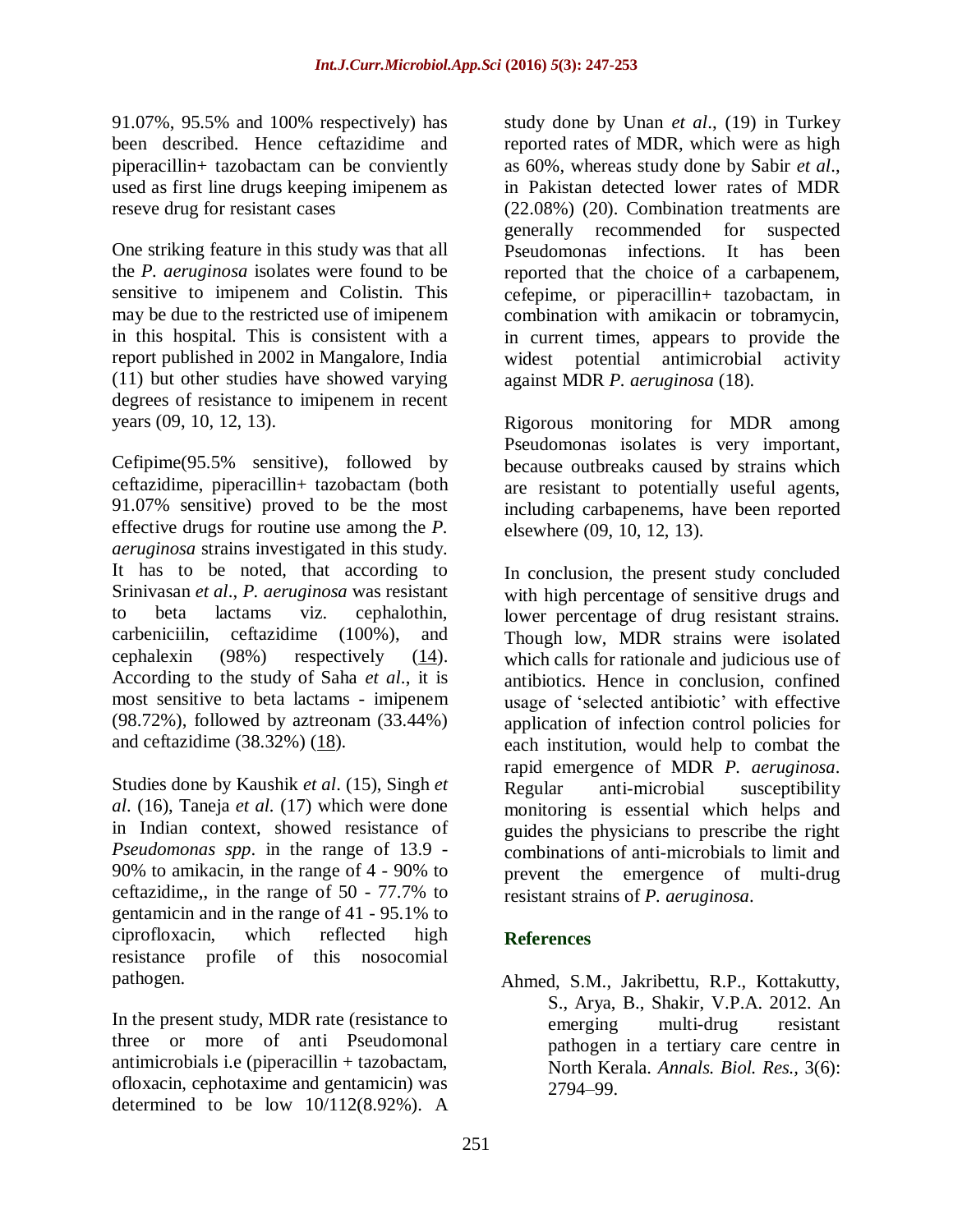- Al-Kabsi, A.M., Yusof, M.Y.B.M., Sekaran, S.D. 2011. Antimicrobial resistance pattern of clinical isolates of *Pseudomonas aeruginosa* in the University of Malaya Medical Center, Malaysia. *Afr. J. Microbiol. Res.,*  5(29): 5266–72.
- Arora, D., Jindal, N., Kumar, R., Romit. 2011. Emerging antibiotic resistance in *Pseudomonas aeruginosa*. *Int. J. Pharm. Sci.,* 3(2): 82–4.
- Chander Anil, Raza Mohammad Shahid. 2013. Antimicrobial susceptibility patterns of *pseudomonas aeruginosa*  clinical isolates at a tertiary care hospital in Kathmandu, Nepal. *Asian J. Pharm. Clin. Res.,* Vol. 6, Suppl. 3, 235–238.
- Clinical and Laboratory Standards Institute (CLSI). 2014. Performance standards for antimicrobial susceptibility testing; Twenty fourth Informational supplement. M100*–*S24.
- Collee, J.G., Fraser, A.G., Marmion, B.P., Simmons, A. 1996. Mackie and McCartney Practical Medical Microbiology. 14th ed. Edinburgh: Churchill Livingstone. 1996.
- [Indu Biswal,](http://www.ncbi.nlm.nih.gov/pubmed/?term=Biswal%20I%5Bauth%5D) [Balvinder Singh Arora,](http://www.ncbi.nlm.nih.gov/pubmed/?term=Arora%20BS%5Bauth%5D) [Dimple](http://www.ncbi.nlm.nih.gov/pubmed/?term=Kasana%20D%5Bauth%5D)  [Kasana,](http://www.ncbi.nlm.nih.gov/pubmed/?term=Kasana%20D%5Bauth%5D) [Neetushree.](http://www.ncbi.nlm.nih.gov/pubmed/?term=Neetushree%20%5Bauth%5D) 2014. Incidence of multidrug resistant *Pseudomonas Aeruginosa* isolated from Burn Patients and Environment of Teaching Institution*. J. clin. Diag. Res. JCDR,* 8(5).
- Javiya, J.A., Ghatak, S.B., Patel, K.R., Patel, J.A. Antibiotic susceptibility patterns of *Pseudomonas aeruginosa* at a tertiary care hospital in Gujarat, India. *Ind. J. Pharmacol.,* 40(5): 230–34.
- Kaushik, R., Kumar, S., Sharma, R., Lal, P. 2001. Bacteriology of burn wounds the first three years in a new burn unit at the medical College, Chandigarh*. Burns.,* 27: 595–7.
- Mohanasoundaram, K.M. 2011. The antibiotic resistance pattern in the clinical isolates of *Pseudomonas aeruginosa* in a tertairy care hospital; 2008*–*2010 (A 3 year study). *J. Clin. Diagn. Res.,* 5(3): 491–94.
- National Nosocomial Infections Surveillance (NNIS) system report: data summary from January 1992 through June 2003, issued August 2003. [http://www.cdc.gov/ncidod/ dhqp/pdf](http://www.cdc.gov/ncidod/%20dhqp/pdf) (15 January 2009, date last accessed).
- Rajat, R.M., Ninama, G.L., Mistry, K., Parmar, R., Patel, K., Vegad, M.M. 2012. Antibitic resistance pattern in *Pseudomonas aeruginos* species isolated at a tertiary care hospital, Ahmadabad*. Nat. J. Med. Res.,* 2(2): 156–59.
- Sabir, R., Alvi, S.F.D., Fawwad, A. 2013. Antimicrobial susceptibility pattern of aerobic microbial isolates in a clinical laboratory in Karachi- Pakistan*. Pak. J. Med. Sci.,* 29(3): 851–5.
- Saha, S.K., Muazzam, N., Begum, S.A., Chowdhury, A., Islam, M.S., Parveen, R. 2011. Study on time-related changes in aerobic bacterial pattern of burn wound infection. *Faridpur Med. Coll. J.,* 6(1): 41–5.
- Shenoy, S., Baliga, S., Saldanha, D.R., Prashanth, H.V. 2002. Antibiotic sensitivity patterns of *Pseudomonas aeruginosa* strains isolated from various clinical specimens. *Ind. J. Med. Sci.,* 56(9): 427–30.
- Singh, N.P., Goyal, V., Manchanda, V., Das, S., Kaur, I., Talwar, V. 2003. Changing trends in bacteriology of burns in the burns unit, Delhi, India. *Burns.,* 29: 129–32.
- Srinivasan, S., Vartak, A.M., Patil, A., Saldanha, J. 2009. Bacteriology of burn wound at the Baba Jerbai Wadia hospital for children, Mumbai- A 13 year study. *Ind. J. Plastic Surg.,* 42(2):